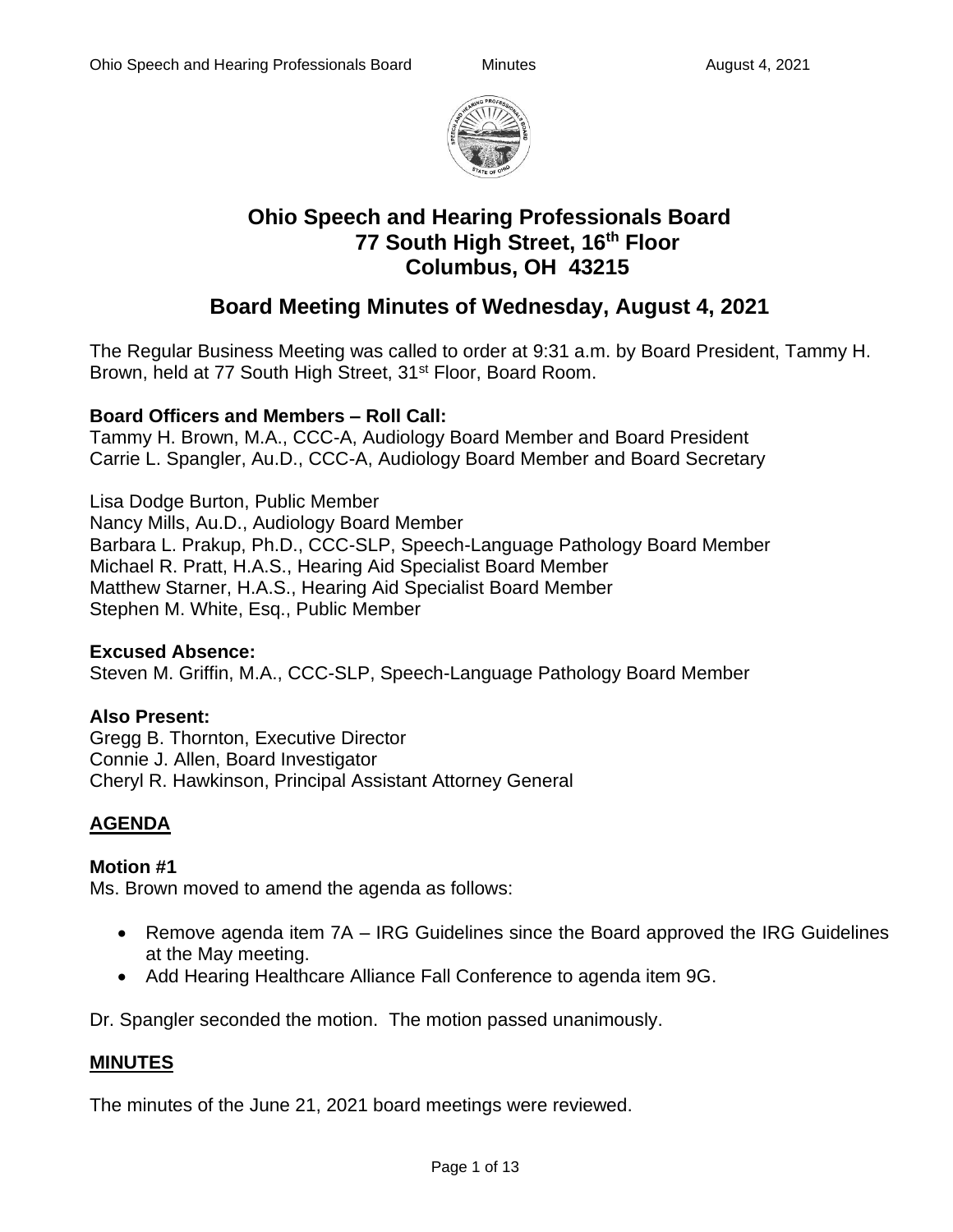#### **Motion #2**

Ms. Burton moved to accept the minutes of the June 21, 2021 board meeting. Mr. Pratt seconded the motion. The motion passed unanimously.

#### **BOARD PRESIDENT'S COMMENTS**

Ms. Brown welcomed everyone to the Board's first in-person meeting since February 12, 2020 due to the COVID-19 pandemic. She noted that the board meeting is being conducted in accordance with recommendations by the Centers for Disease Control and Prevention (CDC). She expressed appreciation for everyone's commitment to following the CDC's recommendations to ensure a safe meeting. Ms. Brown thanked the staff and Mr. Thornton for their continued teamwork and preparing the board books for the meeting.

## **EXECUTIVE DIRECTOR'S REPORT**

Mr. Thornton submitted a written report of significant activities occurring since the last Board meeting. He provided updates regarding:

- Significant meetings, presentations, and events
- Legislative and media contacts
- Year-to-date revenue and expenditures for FY2021 and FY2022
- Significant legislation
- COVID-19 updates
- ASLP-IC Interstate Compact
- **EXEC** Licensure renewal extension
- State Audit for FY 2020-2021
- Continuing education audit
- Sunset Review

## **ASSISTANT ATTORNEY GENERAL'S REPORT**

There were no legal updates from Principal Assistant Attorney General Cheryl Hawkinson.

#### **INVESTIGATIONS**

#### **EXECUTIVE SESSION**

#### **Motion #3**

Dr. Prakup moved to enter Executive Session for the purpose of discussing investigation of charges or complaints against a licensee, regulated individual, or an applicant for the purpose of disciplinary action pursuant to R.C. §121.22(G)(1), and which requires that such matters be kept confidential under R.C. §121.22(G)(5). Dr. Mills seconded the motion, which passed by roll call vote as follows: Ms. Burton: yes; Mr. Griffin: excused absence; Dr. Mills: yes; Dr. Prakup: yes; Mr. Pratt: yes; Dr. Spangler: yes; Mr. Starner: yes; Mr. White: yes; and Ms. Brown: yes

The Board went into Executive Session at 10:00 a.m. and invited Board staff to remain in attendance. The Board also invited the Assistant Attorney General to remain in attendance.

The Board returned to Public Session at 10:08 a.m.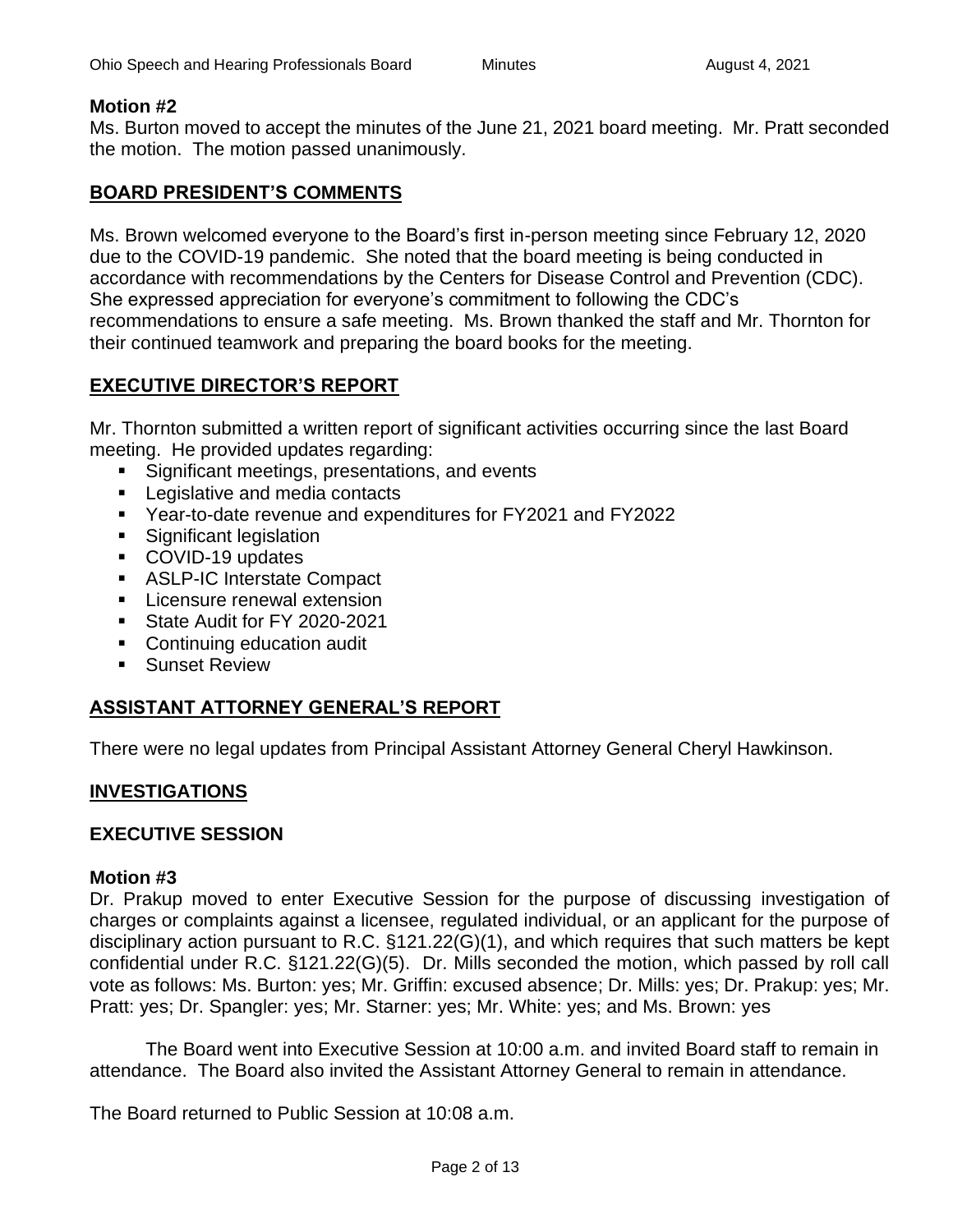## **B. Board Actions**

## **CO2021-12266**

This case involves a conditionally licensed speech-language pathologist (SLP) who practiced as a speech-language pathologist since November 11, 2020 after completing their Supervised Professional Experience (SPE). The conditional licensee did not submit their SPE Report and Contacts Log and continued to provide speech therapy services for 113 days without abiding by the requirements for conditional licensure until full licensure is granted. The employer is currently looking into reimbursement for services billed. The log was received by the Board July 5, 2021 (380 days late) and is pending review. The licensee obtained conditional speech-language pathology licensure July 2019. Accordingly, the Investigative Review Group recommends offering a Consent Agreement for violation of Ohio Revised Code Section 4753.02 unauthorized practice and 4753.09 and 4753.10(I) and (M) with the following terms and conditions:

- Reprimand.
- Complete two continuing education hours in the area of ethics.
	- o Proof of the two hours shall be submitted to the Board office 60 days from the date the Board approves the Consent Agreement.
- Successfully complete and pass the Board's jurisprudence examination within 90 days of receiving the examination.

## **Motion #4**

Ms. Burton moved to accept the Investigative Review Group's recommendation in case **CO2021- 12266.** Mr. Starner seconded the motion. Mr. Pratt abstained. The motion passed unanimously.

## **CO2021-11544**

This case involves a speech-language pathologist who did not report to the board their December 17, 2019 OVI conviction within thirty days of the conviction. The licensee obtained speechlanguage pathology licensure June 2018. Accordingly, the Investigative Review Group recommends entering into a non-reportable Consent Agreement for violation of Ohio Adm. Code Section 4753-9-01(B)(12), with the following terms and conditions:

- Complete an additional two continuing education hours in the area of ethics.
	- o Proof of the additional two hours shall be submitted to the Board office 60 days from the date the Board approves the Consent Agreement.
	- $\circ$  The two additional hours of continuing education shall not be applied towards the 20 hours required for the current licensure biennium, for renewal.
- Successfully complete and pass the Board's jurisprudence examination within 90 days of receiving the examination.

## **Motion #5**

Dr. Spangler moved to accept the Investigative Review Group's recommendation in case **CO2021- 11544**. Mr. Starner seconded the motion. Mr. Pratt abstained. The motion passed unanimously

## **C. Investigative Report – Ms. Allen**

| OPENED Investigations since the last Board Meeting 6/21/2021 | 13 |
|--------------------------------------------------------------|----|
| CLOSED Investigations since the last Board Meeting 6/21/2021 |    |
| <b>Current Open Investigations</b>                           | 20 |
| Current Open Cases - Due to Monitoring Consent Agreement(s)  |    |
| Current Open Cases – Due to Monitoring Adjudication Order(s) |    |
| Page 3 of 13                                                 |    |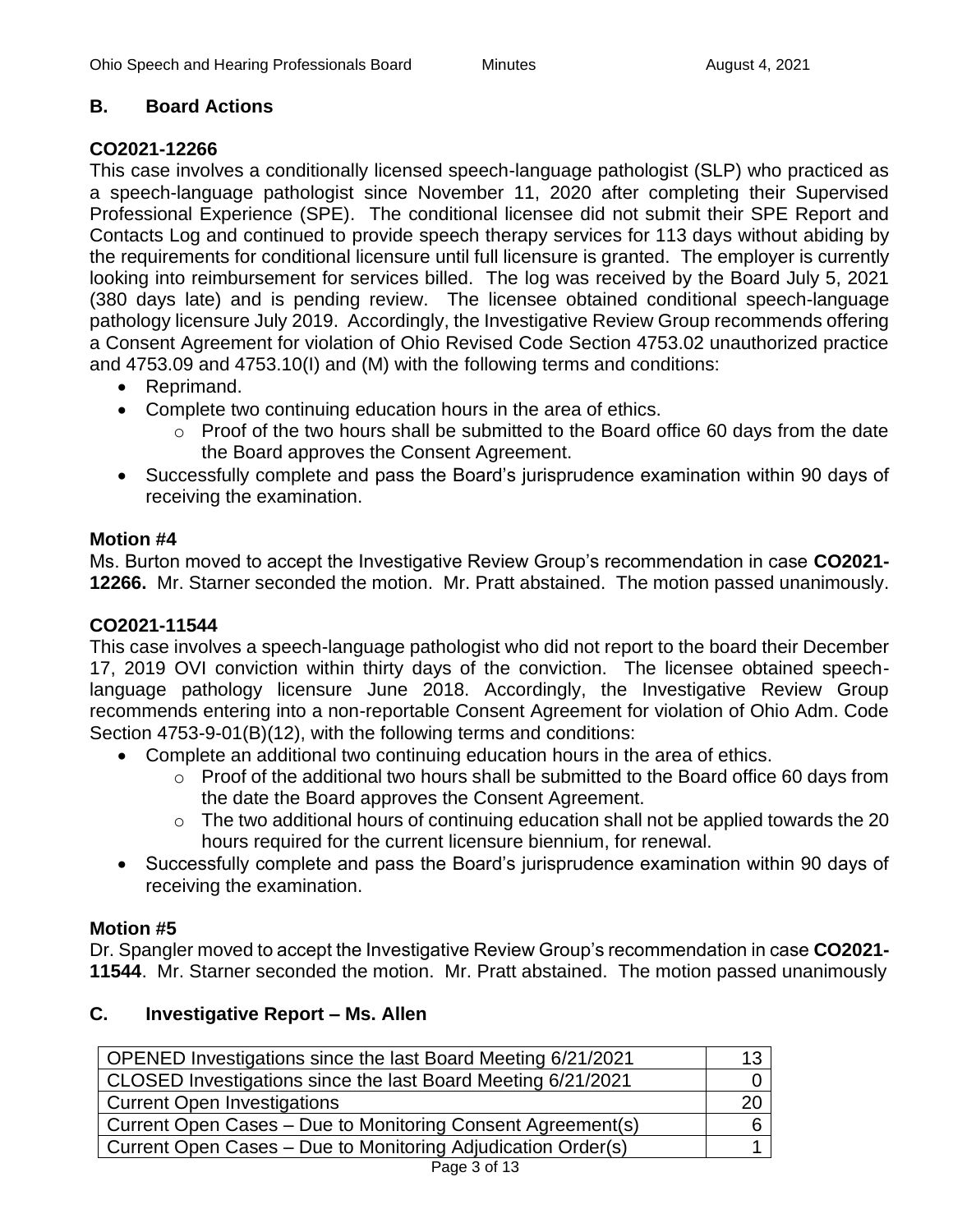| Of Current Investigations - Consumer Complaints |  |
|-------------------------------------------------|--|
| Of Current Investigations - Referral Complaints |  |

#### **Of the Investigations currently open, the Investigative Categories are listed below:**

| <b>Application Requirements Not Met</b>                |                |
|--------------------------------------------------------|----------------|
| <b>Billing Fraud</b>                                   |                |
| Continuing Education Violation and/or Self Report      |                |
| Conviction                                             |                |
| <b>False or Misleading Advertisement</b>               |                |
| <b>Falsified/Misleading Application</b>                |                |
| Illegal, Incompetent, or Habitually Negligent Practice |                |
| <b>Impaired Practice</b>                               |                |
| <b>Misrepresentation of Credentials</b>                |                |
| Other                                                  |                |
| <b>Practicing Under Expired/Inactive License</b>       |                |
| <b>Renewal Issue</b>                                   | 4              |
| <b>Supervised Professional Experience Violations</b>   | $\overline{2}$ |
| <b>Unlicensed Practice</b>                             | $\overline{2}$ |
| Unprofessional/Unethical Conduct                       |                |

## **Sub-Categories – Unprofessional/Unethical Conduct**

| Documented Unrendered Services                                                               |     |
|----------------------------------------------------------------------------------------------|-----|
| Terminated as authorized Network Provider of eligible hearing aid services                   |     |
| Terminated from employment for duplicating old speech scores and pulling over old scores     | l 3 |
| and time stamping it into new hearing tests                                                  |     |
| Terminated from employment for misuse/in possession of employer property                     |     |
| VA benefits cancelled due to wrong Pt information & different hearing test results submitted |     |
| than what the VA originally approved for benefits                                            |     |

**Updates Since the last meeting** – Cases or Other Information Previously Heard by the Board; Other Enforcement Activities and/or Outcome of some of the closed cases:

## **CO2021-1520 Stephanie Summers, SP.14286**

This case involves a SLP who practiced in a school district under their conditional speech-language pathology license as a fully licensed SLP the day after submitting their Supervised Professional Experience (SPE) Report and Contacts Log (Report/Log) and without supervision. They provided speech therapy services for 66 students September 22, 2020 – January 22, 2021. They submitted their speech therapy services for billing causing her employer to bill for speech therapy services. Her employer corrected billing. At its June 21, 2021 meeting, the Board approved to enter into a Consent Agreement consistent with the Investigative Review Group Guidelines approved and effective on June 21, 2021. The licensee signed the Consent Agreement agreeing to the following terms for violation of Ohio Revised Code Section 4753.02 unauthorized practice and 4753.09 and 4753.10(I) and (M):

- Reprimand.
- Complete an additional two continuing education hours in the area of ethics.
	- $\circ$  Proof of the additional two hours shall be submitted to the Board office 60 days from the date the Board approves the Consent Agreement.
	- $\circ$  The two additional hours of continuing education shall not be applied towards the 20 hours required for the current licensure biennium, for renewal.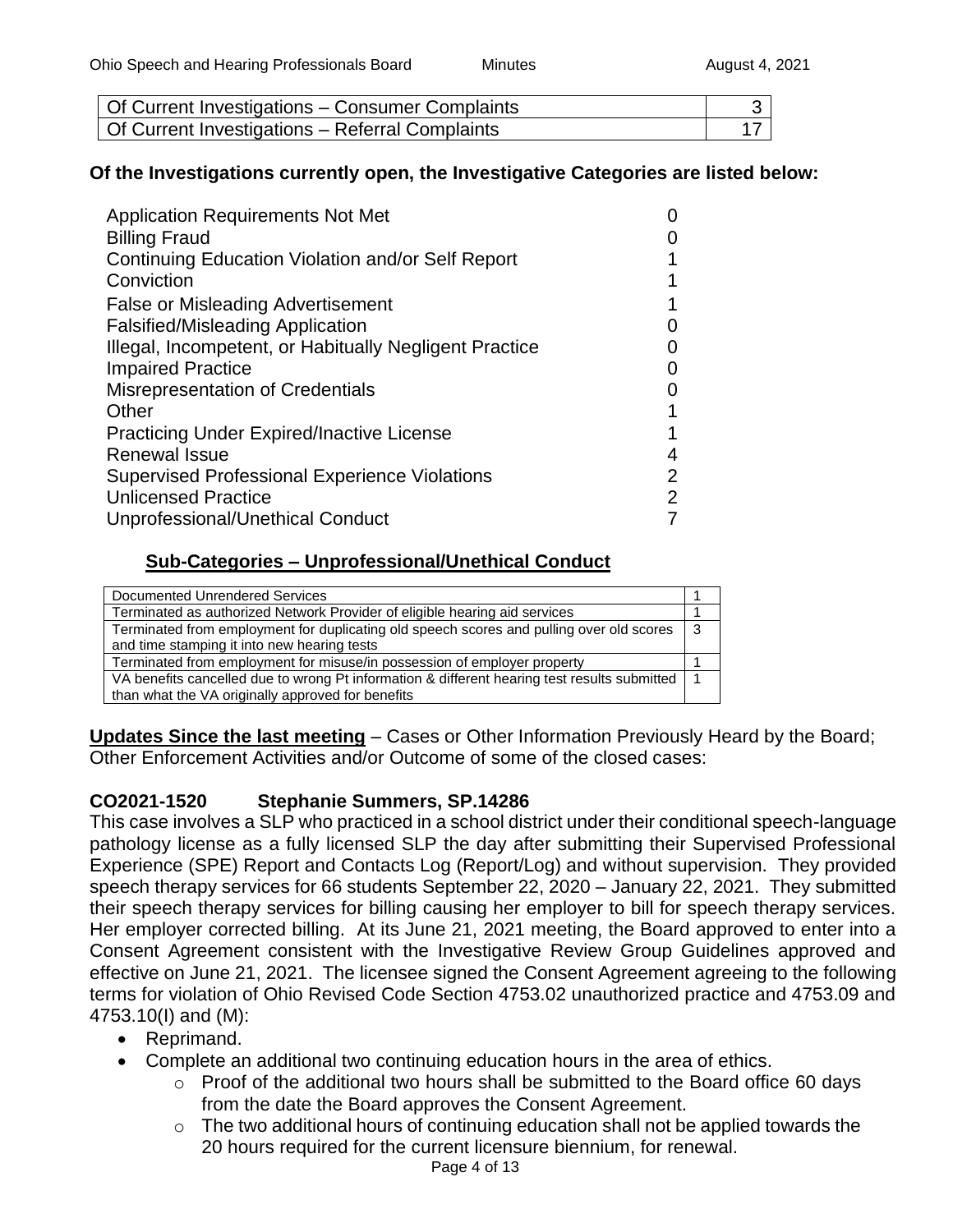• Successfully complete and pass the Board's jurisprudence examination within 90 days of receiving the examination.

#### **Hearings**

Currently there are no hearings scheduled for 2021.

#### **Continuing Education (CE)**

2 Extension Requests – Beyond H.B. 404's July 1, 2021 renewal extension deadline

#### **Extension Request #1 - Speech-Language Pathologist**

- License issued September 2015;
- Renewed June 10, 2021;
- No prior CE Audits;
- Licensee: is not currently practicing; hopes to resume work as an SLP once their kids are older; took time off work because kids were out of school due to the pandemic therefore was unable to complete the required 20 hours; requests an extension to complete the 4 remaining hours.

#### **Motion #6**

Dr. Mills moved to approve the licensees CE extension request to complete the remaining 4 hours within thirty days. The remaining hours will not be applicable towards the current licensure biennium, for renewal. Ms. Brown seconded the motion. The motion passed unanimously.

#### **Extension Request #2 - Speech-Language Pathologist**

- License issued May 2018;
- Licensee renewed June 30, 2021. Answered "No" on 2021-22 renewal application to the question, "Have you completed 20 clock hours of CE, including two hours related to ethics, as required by Ohio Administrative Code Chapter 4753-4?"
- Licensee is currently employed; apologized for the mix up; was under the impression they had more time to complete the hours; thought the required hours was 30 and due by the end of the year; asked for an extension to complete the 20 hours; will complete them as soon as possible.
	- o Answered "No" to the same question on prior renewal (renewed 12/23/2018) since it was their first renewal
- No prior CE Audits due to newly licensed during the last renewal.

#### **Motion #7**

Mr. Starner moved to deny the licensees CE extension request and that the licensee must cease practice immediately until all 20 hours are completed and submitted to the Board and pay the license renewal late fee of \$120. The 20 hours will not be applicable towards the current licensure biennium, for renewal. Dr. Prakup seconded the motion. The motion passed unanimously.

#### 2019-20 CE Audit

The CE audit kick off will begin later in August 2021. 10% of AUD, SLP and Fitters (active license status) will be audited for their 2019-20 CE hours.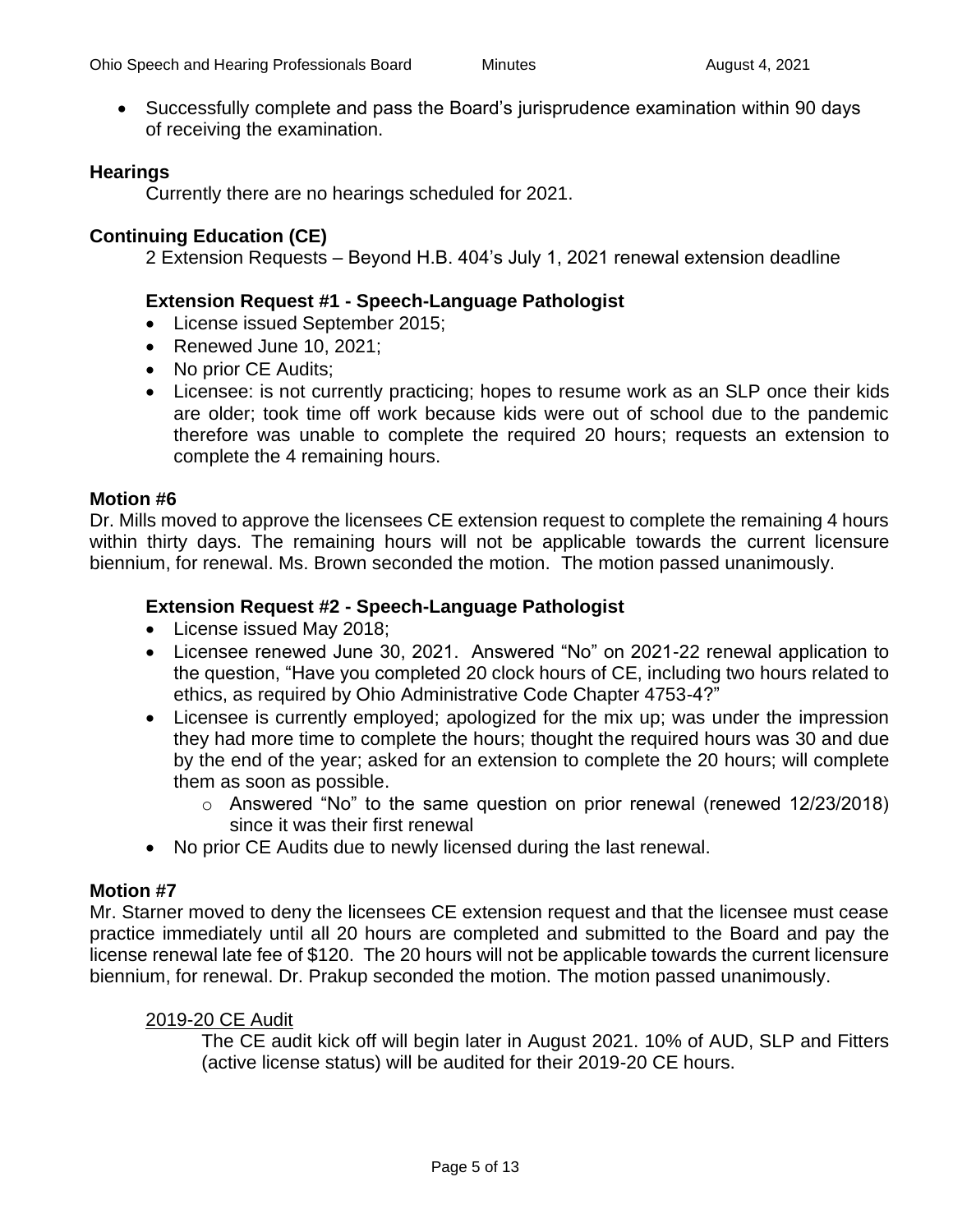## **Disciplinary Investigations Statistics for 2021 To Date**

| <b>Disciplinary Investigative Actions Taken</b>                     |   |
|---------------------------------------------------------------------|---|
| Hearings                                                            | 1 |
| <b>Adjudication Orders</b>                                          | 1 |
| <b>Consent Agreements</b>                                           | 5 |
| <b>Consent Agreements Non-Reportable</b>                            | 0 |
| <b>Educational Letters</b>                                          | 5 |
| Referrals to Prosecutor                                             | 0 |
| <b>Referrals to Other Agencies</b>                                  | 1 |
| <b>Category of Disciplinary Investigative Actions Taken To Date</b> |   |
| <b>Application Requirements Not Met</b>                             | 0 |
| <b>Billing Fraud</b>                                                | 1 |
| <b>Continuing Education Violation</b>                               | 0 |
| Conviction - Disqualifying Offense                                  | 0 |
| <b>False or Misleading Advertisement</b>                            | 1 |
| <b>Falsified/Misleading Application</b>                             | 0 |
| Illegal, Incompetent or Habitually Negligent Practice               | 0 |
| <b>Impaired Practice</b>                                            | 0 |
| <b>Misrepresentation of Credentials</b>                             | 0 |
| Other                                                               | 0 |
| <b>Practicing Under Expired/Inactive License</b>                    | 0 |
| <b>Renewal Issue</b>                                                | 1 |
| <b>Supervised Professional Experience Violations</b>                | 4 |
| <b>Unlicensed Practice</b>                                          | 1 |
| Unprofessional/Unethical Conduct                                    | 3 |

The Board recessed at 10:41 a.m. and returned to public session at 11:02 a.m.

## **LICENSURE APPROVAL – Carrie Spangler**

#### **A. License Review**

#### **Motion #8**

Dr. Spangler moved to ratify the Audiology, Hearing Aid Dealers, Hearing Aid Fitters, Hearing Aid Satellites, Conditional Speech-Language Pathology, Speech-Language Pathology, Aides, and Trainee Permit licenses granted by the Executive Director since the last Board Meeting. Mr. Starner seconded the motion. The motion passed unanimously.

| <b>License: Number</b> | <b>Issue Date</b> | <b>Applicant Full Name</b>     |
|------------------------|-------------------|--------------------------------|
|                        |                   |                                |
| SP.14421               | 6/17/2021         | Kelly Janet DiLullo            |
| SP.14422               | 6/17/2021         | Jenniffer Lee Hrovat           |
| TP.11256               | 6/17/2021         | Dillian M Franklin             |
| SP.14423               | 6/25/2021         | <b>Brooke Nichole Rounsley</b> |
| A.02327                | 6/28/2021         | Gina S Hone                    |
| A.02328                | 6/28/2021         | Carolyn Zaitzew Merry          |
| COND.20211733-SP       | 6/28/2021         | Alexis Sophia Ronevich         |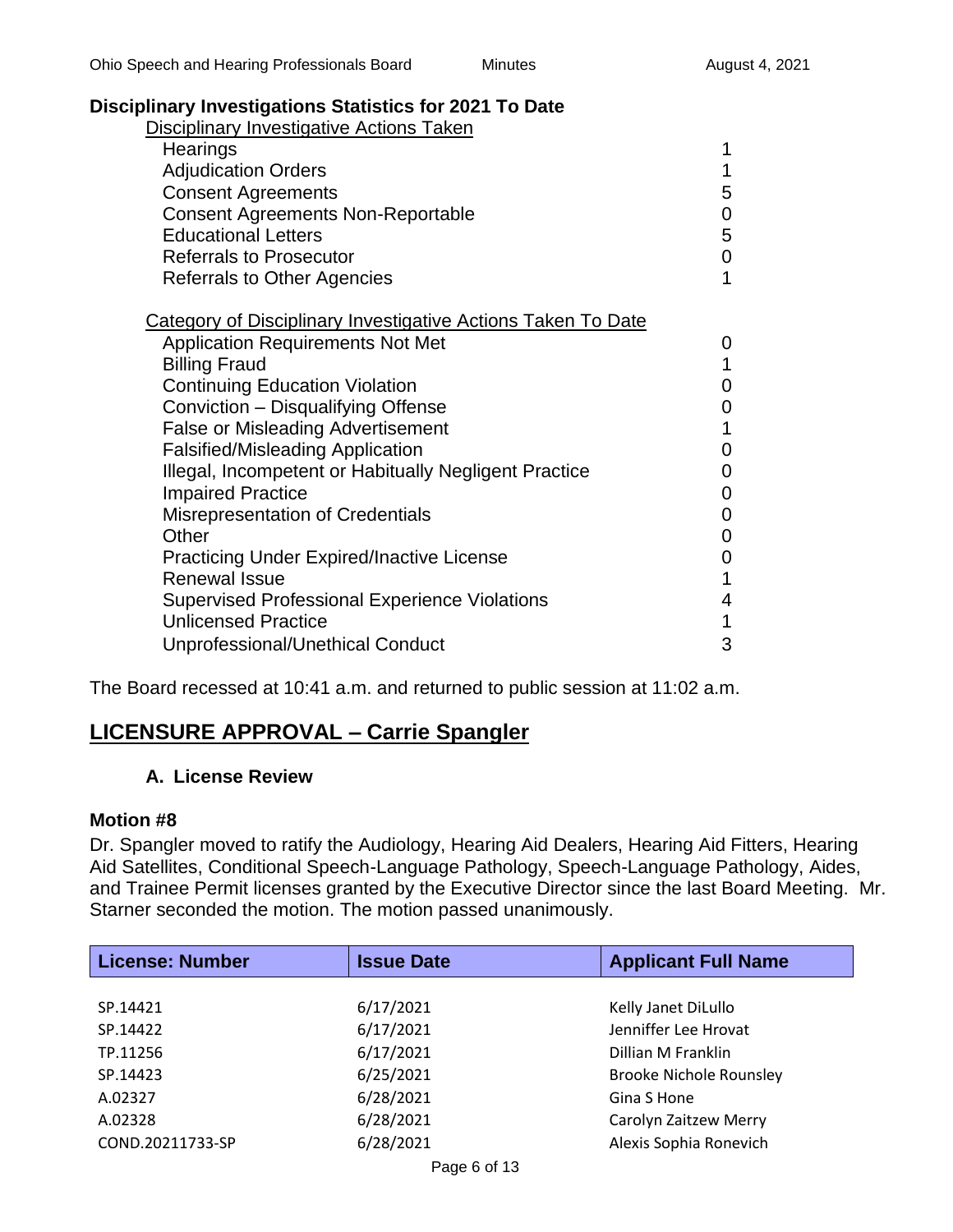| COND.20211734-SP | 6/28/2021 | Emma Elizabeth Lee           |
|------------------|-----------|------------------------------|
| COND.20211735-SP | 6/28/2021 | Sarah Elizabeth Eifert       |
| COND.20211736-SP | 6/28/2021 | Emily Ann Washington         |
| COND.20211737-SP | 6/28/2021 | <b>Halle Marie Edwards</b>   |
| COND.20211738-SP | 6/28/2021 | Erin Kelly                   |
| COND.20211739-SP | 6/28/2021 | Dana Lee Douglas             |
| COND.20211740-SP | 6/28/2021 | Micara Threlkeld             |
| COND.20211741-SP | 6/28/2021 | <b>Bridget Davis Petitti</b> |
| SP.14424         | 6/28/2021 | <b>Corrine Macaluso</b>      |
| SP.14425         | 6/28/2021 | Kelsey Hoffman Samuel        |
| SP.14426         | 6/28/2021 | <b>Tara Beckel</b>           |
| SP.14427         | 6/28/2021 | Alexandra Christine Kay      |
| SP.14428         | 6/28/2021 | Perri Nicole Waisner         |
| SP.14429         | 6/28/2021 | Alexyss Wood                 |
| SP.14430         | 6/28/2021 | Taylor K. John               |
| SP.14431         | 6/28/2021 | Morgan Davis                 |
| SP.14432         | 6/28/2021 | <b>Chloe Grace Adkins</b>    |
| SP.14433         | 6/28/2021 | Emilie M. Kemper             |
| SP.14434         | 6/28/2021 | Sarah Deck                   |
| TP.11257         | 6/28/2021 | Danielle M. Dailey           |
| COND.20211742-SP | 6/29/2021 | Sana Munshi                  |
| COND.20211743-SP | 6/29/2021 | Madison L Howe               |
| COND.20211744-SP | 6/29/2021 | Seth Nokes Kershisnik        |
| COND.20211745-SP | 6/29/2021 | <b>Jacob Thomas Yurik</b>    |
| SP.14435         | 6/29/2021 | <b>Jill Bradford Hauser</b>  |
| SP.14436         | 6/29/2021 | Stephen Rieger               |
| SP.14437         | 6/29/2021 | Joan Wagoner Beetstra        |
| SP.14438         | 6/29/2021 | <b>Emerald Dunn</b>          |
| SP.14439         | 6/29/2021 | Hannah Elizabeth Dahlby      |
| SP.14440         | 6/29/2021 | Dea Artz                     |
| SP.14441         | 6/29/2021 | Leslie Stelzer               |
| SP.14442         | 6/29/2021 | Kristina Marie Randall       |
| TP.11258         | 6/29/2021 | Emily Pim Klco               |
| SP.14443         | 6/30/2021 | Laura A. Martin              |
| SP.14444         | 6/30/2021 | Olivia Catherine Wnek        |
| SP.14445         | 6/30/2021 | Krysta Vito Nunziata         |
| SP.14483         | 7/1/2021  | Margaret Ann Kennedy-Dygas   |
| COND.20211746-SP | 7/2/2021  | Kaitlin Marie Neer           |
| SP.14446         | 7/2/2021  | Lina Celesta Billings        |
| SP.14447         | 7/2/2021  | Taylor J. Koesters           |
| SP.14448         | 7/2/2021  | Jaid Olivia Radde            |
| SP.14449         | 7/2/2021  | Taylor Michelle Leube        |
| SP.14450         | 7/2/2021  | <b>Taylor Marie Leslie</b>   |
| SP.14451         | 7/2/2021  | Hannah Ruth Reckman          |
| SP.14452         | 7/2/2021  | <b>Courtney Annette Cox</b>  |
| AIDE.10127-A     | 7/6/2021  | John W Ballheim              |
| COND.20211747-SP | 7/6/2021  | Megan Nerina O'Neil          |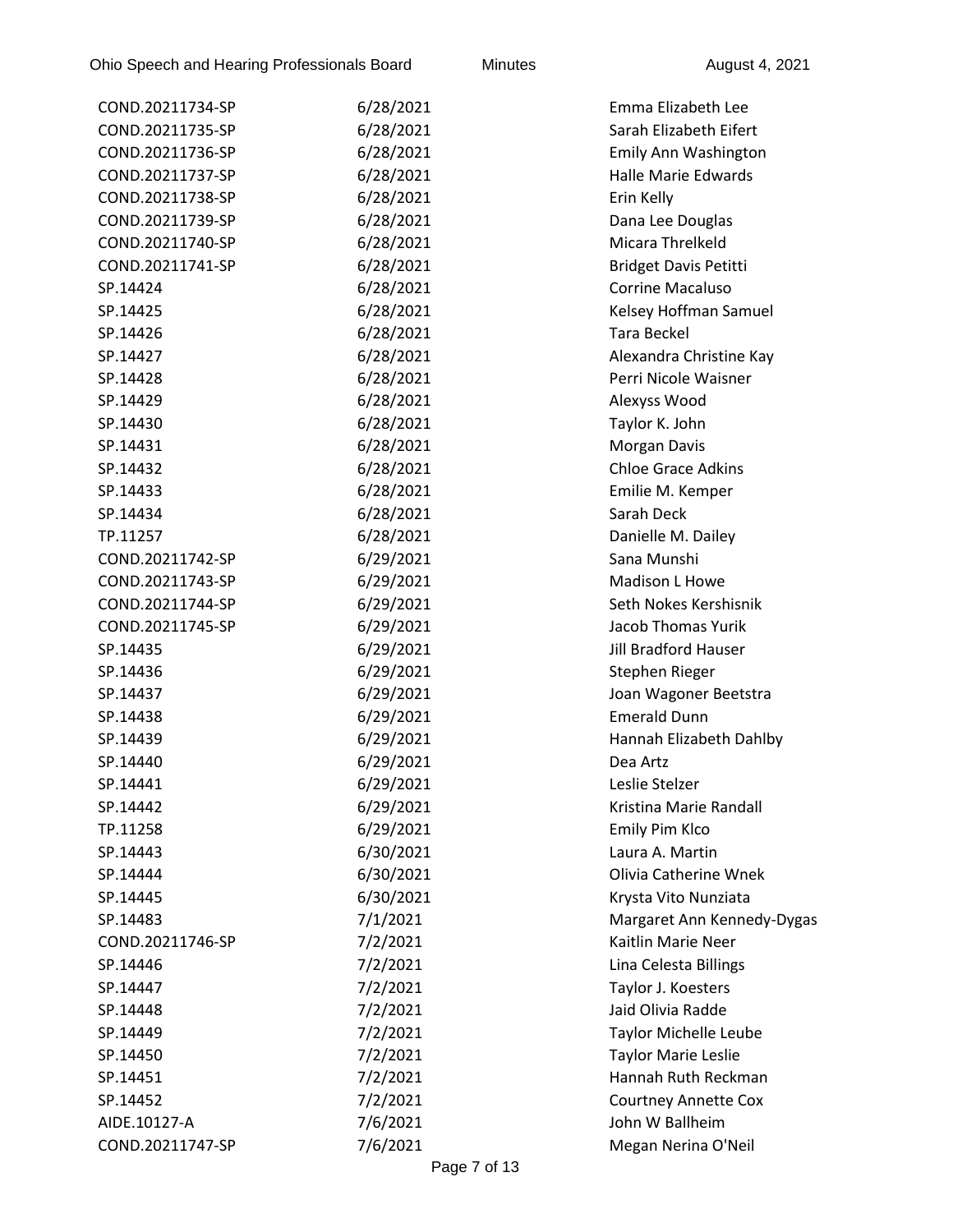| SP.14453         | 7/6/2021  | <b>Molly Smeltzer</b>         |
|------------------|-----------|-------------------------------|
| SP.14454         | 7/6/2021  | Erika Gehret                  |
| SP.14455         | 7/6/2021  | Carrie Berghoff               |
| SP.14456         | 7/6/2021  | Carrie Beth Ritter            |
| SP.14457         | 7/6/2021  | Hayley Joy Kowalczyk          |
| SP.14458         | 7/6/2021  | <b>Taylor Dicus</b>           |
| SP.14459         | 7/6/2021  | <b>Madeline Gerise Matson</b> |
| SP.14460         | 7/6/2021  | Jamison Ann Piatka            |
| COND.20211748-SP | 7/7/2021  | Erin Barnhouse                |
| COND.20211749-SP | 7/7/2021  | Sarah M Roberts               |
| COND.20211750-SP | 7/7/2021  | <b>Madeline Francis Hiner</b> |
| SP.14461         | 7/7/2021  | William John Moylan           |
| SP.14462         | 7/7/2021  | <b>Astrid Miliffe</b>         |
| SP.14463         | 7/7/2021  | <b>Cullen Daniel O'Connor</b> |
| SP.14464         | 7/7/2021  | Rachael Ann Nye               |
| SP.14465         | 7/7/2021  | Katherine Rose LaMantia       |
| SP.14466         | 7/7/2021  | <b>Rachel Smith</b>           |
| SP.14467         | 7/7/2021  | Hannah Rose Sherman           |
| SP.14468         | 7/7/2021  | Jessica Lauren Miller         |
| SP.14469         | 7/7/2021  | Rachel Chokan                 |
| SP.14470         | 7/7/2021  | <b>Taylor Oriti</b>           |
| SP.14471         | 7/7/2021  | Emma Catherine Jacky          |
| SP.14472         | 7/7/2021  | Lea Hope Sewell               |
| TEMP.00047-SP    | 7/7/2021  | Carrie Kerstein               |
| TP.11259         | 7/7/2021  | Alexis Nicole Klaiber         |
| TP.11260         | 7/7/2021  | Kaitlyn Nicole Grafton        |
| TP.11261         | 7/7/2021  | Anthony Caruso                |
| SP.14473         | 7/8/2021  | Magan Lynn McClurg            |
| SP.14474         | 7/8/2021  | Laura Bolin                   |
| SP.14475         | 7/9/2021  | Macie Petrich                 |
| SP.14476         | 7/9/2021  | Jessica Anne Walker           |
| SP.14477         | 7/9/2021  | McKenzie Gabriela Witzke      |
| SP.14478         | 7/9/2021  | Kelli Sunderman               |
| COND.20211751-SP | 7/12/2021 | Henry Maxson Newberg          |
| COND.20211752-SP | 7/12/2021 | Karly Leona Landis            |
| COND.20211753-SP | 7/12/2021 | Arianna Saenz                 |
| SP.14479         | 7/12/2021 | <b>Breanna Lee Tedrow</b>     |
| SP.14480         | 7/12/2021 | <b>Baylee Rose Gearhart</b>   |
| A.02329          | 7/13/2021 | Alexandra Marie Parshall      |
| A.02330          | 7/13/2021 | Gabrielle Firestone           |
| A.02331          | 7/13/2021 | Amber Nicole Padgett          |
| COND.20211754-SP | 7/13/2021 | Savanah R Aranda              |
| COND.20211755-SP | 7/13/2021 | Mariam Hamdan                 |
| COND.20211756-SP | 7/13/2021 | Taryn Wicker                  |
| COND.20211757-SP | 7/13/2021 | Halle Stelbasky               |
| COND.20211758-SP | 7/13/2021 | Mycah Jean Viken              |
| SP.14481         | 7/13/2021 | Rachel Bollheimer             |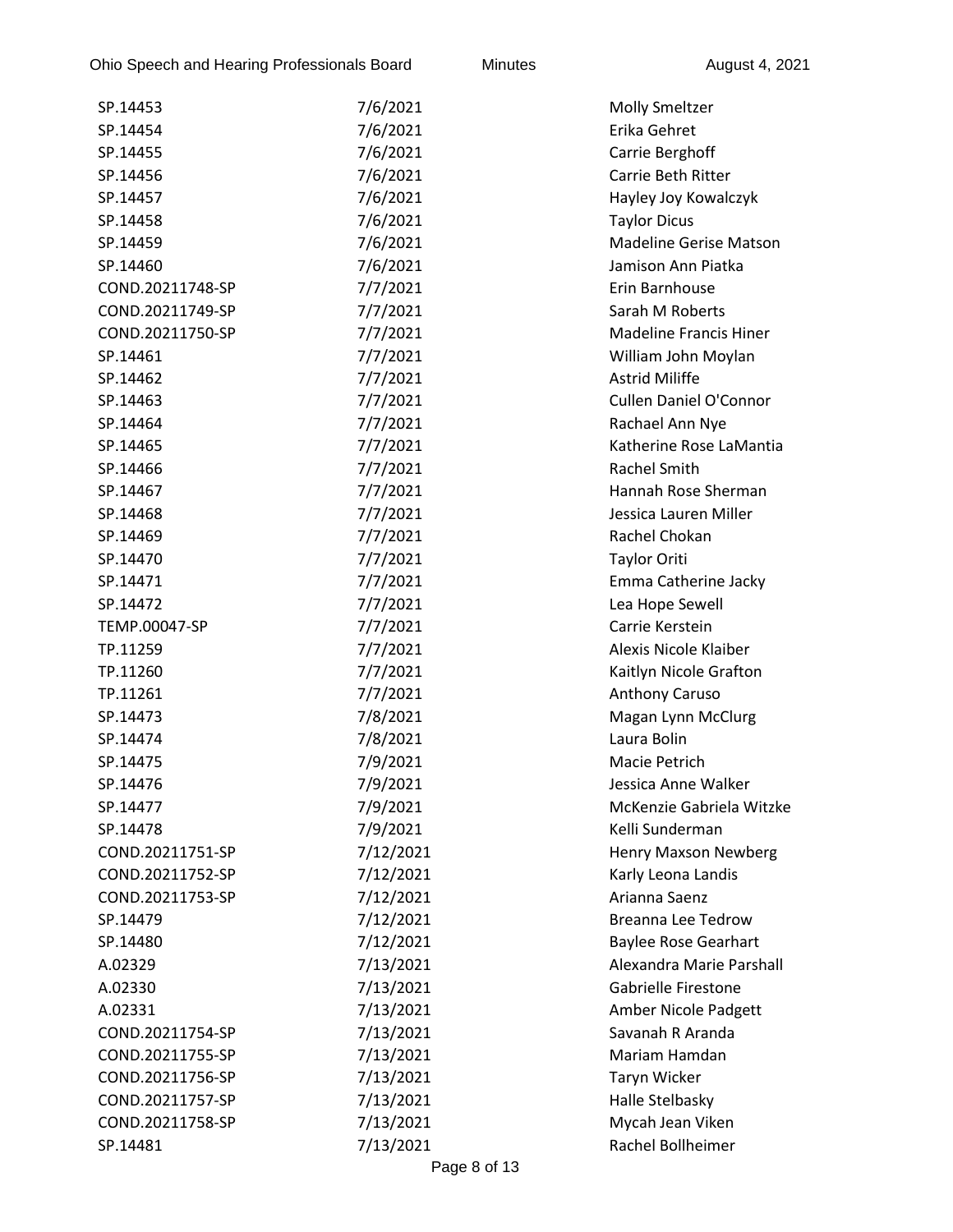| SP.14482         | 7/13/2021 | Ellen Marie Knapp              |
|------------------|-----------|--------------------------------|
| SP.14484         | 7/13/2021 | Darian Jane Gleim              |
| SP.14485         | 7/13/2021 | Hannah Mae Loughman            |
| SP.14486         | 7/13/2021 | Makenna Noelle Tracy           |
| SP.14487         | 7/13/2021 | Kirsty Margaret Rae            |
| SP.14488         | 7/13/2021 | Elisheva Rothenberg            |
| SP.14489         | 7/13/2021 | <b>Chloe Marie Turner</b>      |
| SP.14490         | 7/15/2021 | Rachel Christine Thompson      |
| SP.14491         | 7/15/2021 | <b>Bailey Stainbrook</b>       |
| SP.14492         | 7/15/2021 | Paige Desaraeh Dunlap          |
| SP.14493         | 7/15/2021 | Lauren Sebusch                 |
| SP.14494         | 7/15/2021 | Hailey Olivia Wilson           |
| SP.14495         | 7/15/2021 | Allison Marie Flanigan         |
| SP.14496         | 7/15/2021 | Meghan Jenkins                 |
| AIDE.10128-A     | 7/16/2021 | Cara Louise Conwell            |
| COND.20211759-SP | 7/16/2021 | Sydney Elizabeth Mills         |
| IL.03454         | 7/16/2021 | Fred Thomas Combs Jr           |
| SP.14497         | 7/16/2021 | Emma Roseanna Eickholt         |
| COND.20211760-SP | 7/19/2021 | Miranda Black                  |
| COND.20211761-SP | 7/19/2021 | Anne Canent                    |
| COND.20211762-SP | 7/19/2021 | Kylie Grace Marshall           |
| SP.14498         | 7/19/2021 | Leah Elizabeth Green           |
| SP.14499         | 7/19/2021 | Lauren Greer                   |
| SP.14500         | 7/19/2021 | Abigail Malleka Weekes         |
| SP.14501         | 7/19/2021 | McKenna M Klodnick             |
| SP.14502         | 7/19/2021 | <b>Caitlin Nieset</b>          |
| SP.14503         | 7/19/2021 | Makayla Gosser                 |
| SP.14504         | 7/20/2021 | Danielle Nicole Reitinger      |
| COND.20211763-SP | 7/21/2021 | <b>Rachel Ann Lambert</b>      |
| COND.20211764-SP | 7/22/2021 | Ellora Gallo                   |
| COND.20211765-SP | 7/22/2021 | <b>Brittany Anna Varner</b>    |
| COND.20211766-SP | 7/22/2021 | Jennifer Nicole Clark          |
| COND.20211767-SP | 7/22/2021 | Amber Marie MacDonald          |
| COND.20211768-SP | 7/22/2021 | McKenna Stewart                |
| COND.20211769-SP | 7/22/2021 | Lindsey Taylor Chatterton      |
| SP.14505         | 7/22/2021 | Kristen Louise Cunningham      |
| SP.14506         | 7/22/2021 | Melissa Marie McDermott        |
| TP.11262         | 7/22/2021 | <b>Brandon Matthew Hosford</b> |
| A.02332          | 7/27/2021 | Megan Cara Li                  |
| SP.14507         | 7/27/2021 | Paige Madeline Erb             |
| SP.14508         | 7/27/2021 | Erin Drenik                    |
| SP.14509         | 7/27/2021 | Taylor LeeAnn Rainey           |
| SP.14510         | 7/27/2021 | Allison Michelle McIntosh      |
| SP.14511         | 7/27/2021 | <b>Madeline Sue Ramsey</b>     |
| COND.20211770-SP | 7/28/2021 | Michaela Renae Bell            |
| COND.20211771-SP | 7/29/2021 | Mackenzie Lee Tussey           |
| COND.20211772-SP | 7/29/2021 | Jackalyn Patricia Siebenaler   |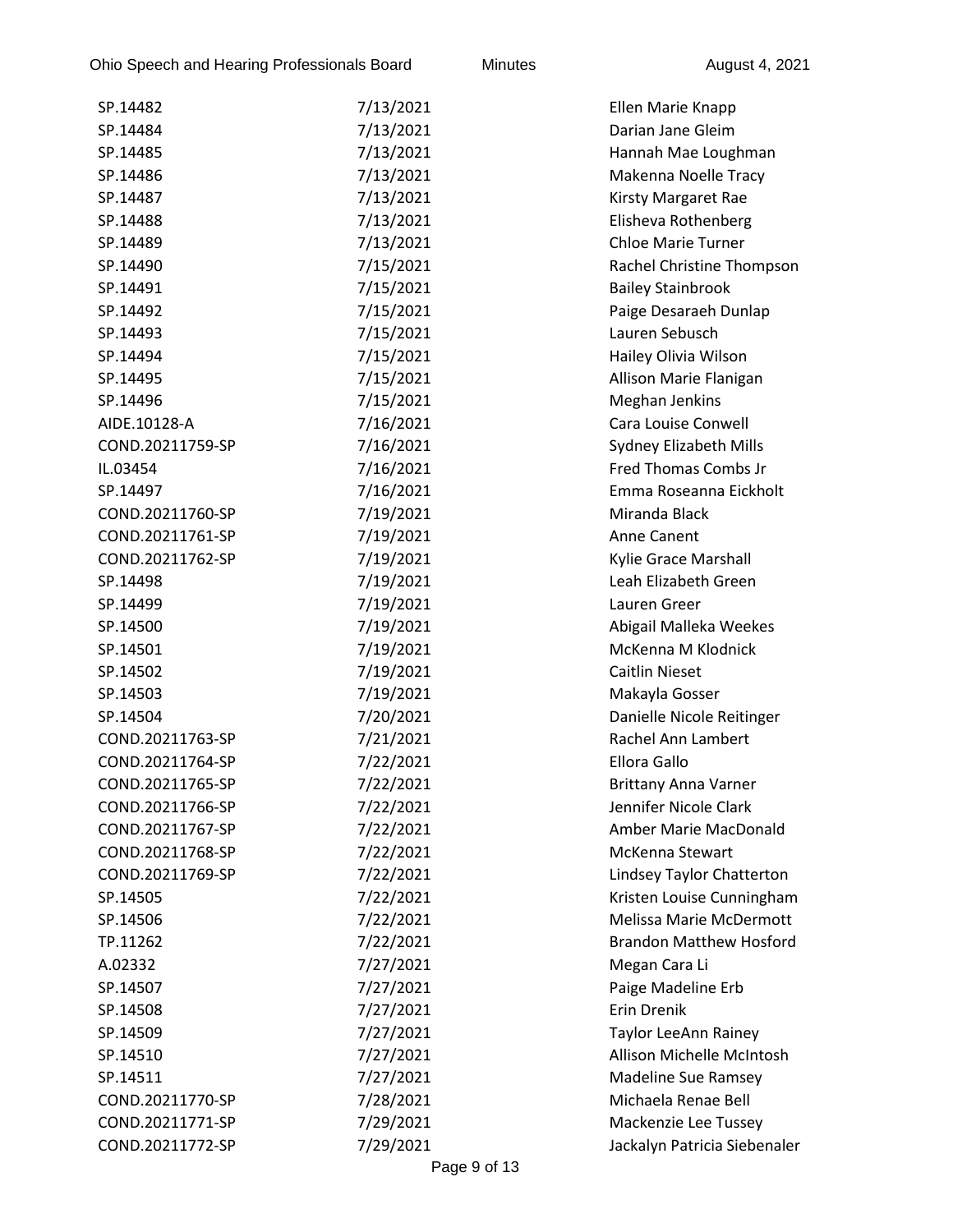| Ohio Speech and Hearing Professionals Board |           | <b>Minutes</b> | August 4, 2021                |
|---------------------------------------------|-----------|----------------|-------------------------------|
| COND.20211773-SP                            | 7/29/2021 |                | Angela Terese Diokno Dionisio |
| SP.14512                                    | 7/29/2021 |                | Megan Breedlove               |
| SP.14513                                    | 7/29/2021 |                | Lauren Marie Murphy           |
| SP.14514                                    | 7/29/2021 |                | Colt Holleran                 |
| SP.14515                                    | 7/29/2021 |                | Ellen Fabel Baker             |
| SP.14516                                    | 7/29/2021 |                | <b>Brook Sandra Whitman</b>   |
| SP.14517                                    | 7/29/2021 |                | David Bruce Recor             |
| SP.14518                                    | 7/29/2021 |                | Samantha Anne Weiss           |
| SP.14519                                    | 7/29/2021 |                | Sarah Elizabeth King          |
| SP.14520                                    | 7/29/2021 |                | Elizabeth Dorri Hagloch       |

# **Audiology Aides**

**None** 

## **Speech-Language Pathology Aides**

None

**Licensure Applications**

None

# **Special Applications**

None

## **LICENSING SUMMARY**

| Audiology                             | 1,057  |  |
|---------------------------------------|--------|--|
| Audiology Aide                        | 70     |  |
| Conditional Speech-Language Pathology | 363    |  |
| Dual - Audiology and Speech-Language  | 27     |  |
| <b>Hearing Aid Dealers</b>            | 209    |  |
| <b>Hearing Aid Satellites</b>         | 405    |  |
| <b>Hearing Aid Fitters</b>            | 405    |  |
| <b>Inactive Audiology</b>             | 45     |  |
| Inactive Speech-Language Pathology    | 254    |  |
| Speech-Language Pathology             | 7,722  |  |
| Speech-Language Pathology Aide        | 3      |  |
| <b>Trainee Permit Holders</b>         | 28     |  |
| <b>TOTAL</b>                          | 10,588 |  |

| <b>Expired Licenses</b>        |     |  |
|--------------------------------|-----|--|
| Audiology                      | 100 |  |
| Audiology Aide                 | 30  |  |
| <b>Hearing Aid Dealers</b>     | 30  |  |
| <b>Hearing Aid Satellites</b>  | 24  |  |
| <b>Hearing Aid Fitters</b>     | 69  |  |
| Speech-Language Pathology      | 700 |  |
| Speech-Language Pathology Aide |     |  |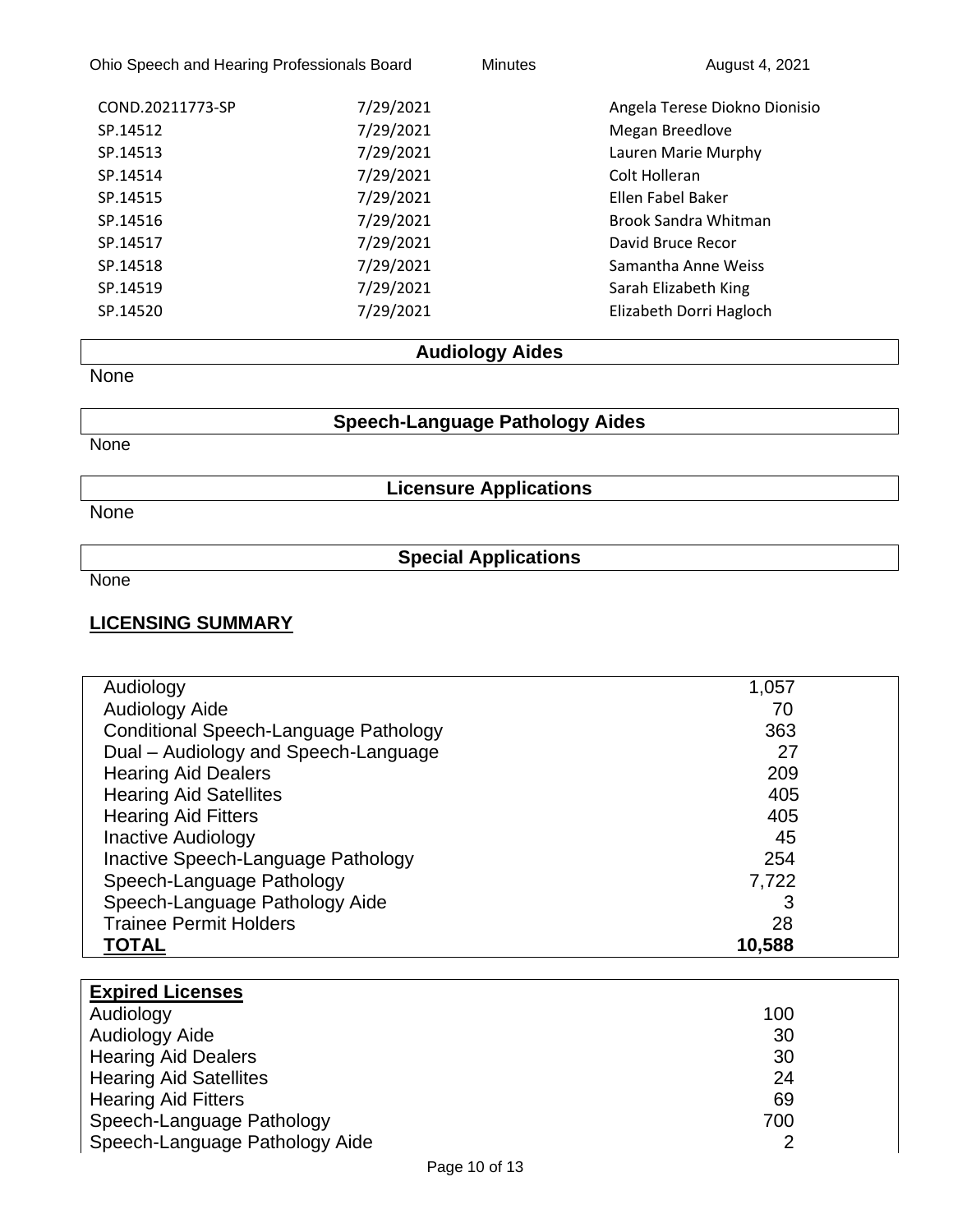## **Total Expired Licensees with 7/1/2021 expiration date: 955**

## **BOARD BUSINESS**

A. Ohio Dyslexia Committee – Update

Ms. Brown presented an update on the status of the Ohio Dyslexia Committee that Mr. Griffin prepared for the meeting. Ms. Brown noted that Mr. Griffin serves as the licensure board's appointed speech-language pathologist for this committee. Mr. Griffin noted that the committee met in May, June and July. The work on the creation of the Ohio Dyslexia Guidebook for Ohio's schools is progressing very well. He noted that the Ohio Department of Education (ODE) has been tremendously helpful in supporting the committee in this work. The committee members have divided themselves up into "Deliverable Leads" in the following areas: Professional Development, Certification, Multi-Disciplinary Teams, Reporting, Kindergarten Standards, Assessment and Instruction. ODE has assigned a team member to lead and support each committee in their specific work. Ms. Brown stated that she appreciates Mr. Griffin submitting an update and looks forward to receiving further updates later in the year.

#### B. Public Comment on ODE Rule: 3301-55-01

The Board reviewed the Ohio Department of Education's (ODE) proposed rule changes to Ohio Administrative Code section 3301-55-01, which ODE announced it was accepting public comments until August 13, 2021. The Board directed Mr. Thornton to submit a public comment seeking clarification if the proposed rule will mean the school district of residence will be required to follow all requirements of Administrative Code Chapter 3301-51, which delineate Ohio's operating standards for the education of children with disabilities.

C. International Hearing Society Conference

Mr. Thornton reported that the International Hearing Society Conference on August 12-14, 2021 in San Diego, CA is still scheduled to occur as an in-person event. Mr. Pratt and Mr. Starner confirmed that they are registered to attend and represent the Board. The Board approved their travel at the May meeting.

D. Ohio Academy of Audiology Conference

Mr. Thornton reported that the Ohio Academy of Audiology Conference (OAC) on September 19- 20, 2021 in Dublin, OH is still scheduled to occur as an in-person event. Dr. Spangler and Mr. Thornton confirmed that they plan to register for the conference. Mr. Thornton indicated that the Board will also have an exhibitor table at the event. The OAC Conference was tabled at the May board meeting until the conference agenda was available.

#### **Motion #9**

Mr. White moved to approve up to four individuals, including the Executive Director to attend the Ohio Academy of Audiology Conference from September 19-20, 2021 in Dublin, Ohio. Mr. Starner seconded the motion. The motion passed unanimously.

## E. NCSB Conference

Mr. Thornton reported that the National Council of State Boards of Examiners in Speech-Language Pathology and Audiology (NCSB) on October 7-9, 2021 in Williamsburg, VA is still scheduled to occur as an in-person event. Ms. Brown, Dr. Mills, Mr. Thornton, and Mr. Starner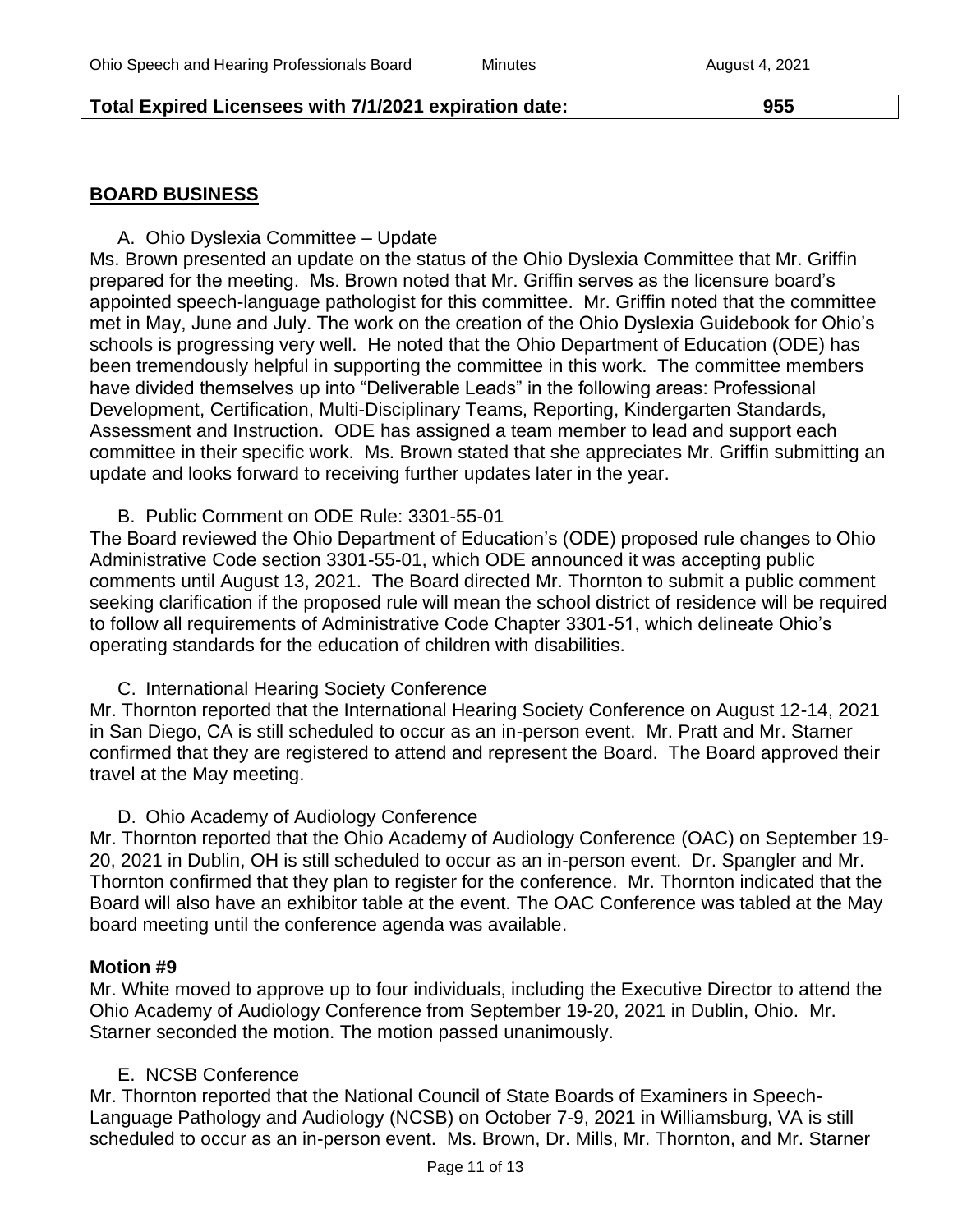confirmed that they will be attending the conference. The Board also invited Ms. Hawkinson to attend the conference. The Board approved travel for this conference at the May meeting.

F. Board Resolution – Beverly Martin

The Board reviewed a proposed resolution acknowledging Beverly Martin for her support during her tenure with the Ohio Department of Administrative Services-Central Services Agency and congratulating her on her new position with the Ohio Department of Job and Family Services as Chief Transformation Officer.

#### **Motion #10**

Ms. Brown moved to adopt a board resolution acknowledging Beverly Martin's support of the Ohio Speech and Hearing Professionals Board during her tenure at the Ohio Department of Administrative Services-Central Services Agency and congratulating Ms. Martin on her new position at the Ohio Department of Job and Family Services. Mr. Starner seconded the motion. The motion passed unanimously. Ms. Brown circulated the board resolution for everyone to sign.

G. Hearing Healthcare Alliance of Ohio – Fall Conference The Board reviewed information provided by Terri Samuelson, President of the Hearing Healthcare Alliance of Ohio (HHAO) regarding their fall conference on October 2, 2021 in Miamisburg, Ohio.

#### **Motion #11**

Dr. Mills moved that the Board approve to register up to three people, including the Executive Director, for the HHAO fall conference on October 2, 2021 in Miamisburg, Ohio. Mr. White seconded the motion. The motion passed unanimously.

## **CORRESPONDENCE**

There was no correspondence discussed at the meeting.

## **OPEN FORUM FOR PUBLIC AND PROFESSIONAL ORGANIZATIONS**

There were no comments from members of the public or professional organizations.

#### **MEMBER CONCERNS**

There were no board member concerns brought forward at the meeting.

## **ADJOURNMENT**

The meeting was adjourned at 11:49 a.m.

Af macca

Paine Lapangler, tu.D.  $\overline{\phantom{a}}$  , and the contribution of the contribution of  $\overline{\phantom{a}}$  , and  $\overline{\phantom{a}}$  , and  $\overline{\phantom{a}}$  , and  $\overline{\phantom{a}}$  , and  $\overline{\phantom{a}}$  , and  $\overline{\phantom{a}}$  , and  $\overline{\phantom{a}}$  , and  $\overline{\phantom{a}}$  , and  $\overline{\phantom{a}}$  , and

Tammy H. Brown, Board President Carrie L. Spangler, Board Secretary

\_\_\_\_\_October 20, 2021\_\_\_\_\_\_\_\_\_\_\_\_ \_\_\_October 20, 2021\_\_\_\_\_\_\_\_\_\_\_\_ Date **Date Date Date Date Date**